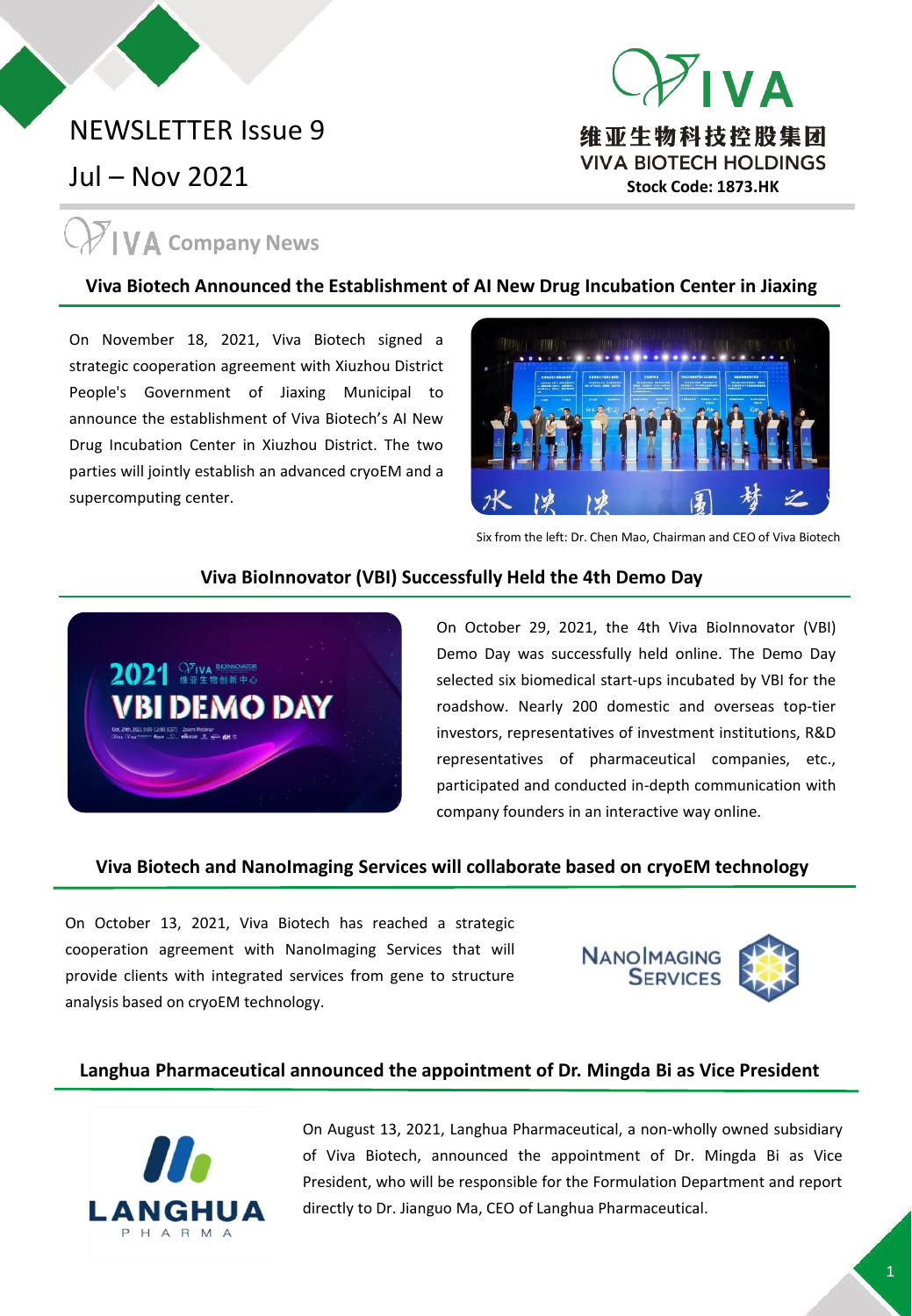#### **Viva BioInnovator was Listed as the First Batch of GOIs**

On July 29, 2021, the "Group Open Innovation Center Plan" ("GOI"), organized by the People's Government of Shanghai Pudong New Area, was officially launched in Shanghai Science and Technology Museum. Viva Biotech was invited to attend the ceremony and listed as the first batch of GOIs.



# $\sum_{k=1}^{\infty}$  Linkedin

**ABM Therapeutics Receives IND Approval in China for BRAF Inhibitor ABM-1310.** On November 30, 2021, ABM Therapeutics (ABM), a biomedical innovation company, announced that its IND application for ABM-1310, a new-generation BRAF inhibitor has been approved by the National Medical Products Administration (NMPA) to conduct Phase 1 clinical trials in patients of advanced solid tumors with BRAF mutation in China. This is the first clinical candidate and IND approval obtained by ABM Therapeutics in China.



**ABM Therapeutics and Sansheng Pharmaceuticals Announced a Strategic Cooperation.** On August 31, 2021, ABM Therapeutics, a biomedical innovation company, focusing on the research and development of small-molecule targeted drugs that can break through the blood-brain barrier, and Sansheng Pharmaceuticals, the pioneer of antibody drugs in China, jointly announced a strategic cooperation agreement. The two parties will conduct extensive cooperation on the clinical development and registration of innovative anti-tumor drug combinations for the Chinese market.

**Eubulus Biotherapeutics Cooperate with Coherent Biopharma to develop Targeted Protein Degradation.** Recently, Eubulus Biotherapeutics announced a strategic collaboration with Coherent Biopharma. Eubulus Biotherapeutics has licensed out its dual-targeted protein degradation molecule developed on the TED platform to Coherent Biopharma for global patenting, clinical development and commercialization of various solid tumor indications on the C-PROTAC technology platform.



**Eubulus Biotherapeutics Completed Series A Funding of USD\$10 Million.** On October 14, 2021, Eubulus Biotherapeutics announced the closing of

its USD\$10 million Series A financing. The financing was led by DaiDai Capital and Changrong Capital, and co-invested by Star Capital and other institutions. The funding will help accelerate the first bifunctional degradation agent to reach the clinical stage, aiming to fill the gap in oncology treatment as soon as possible.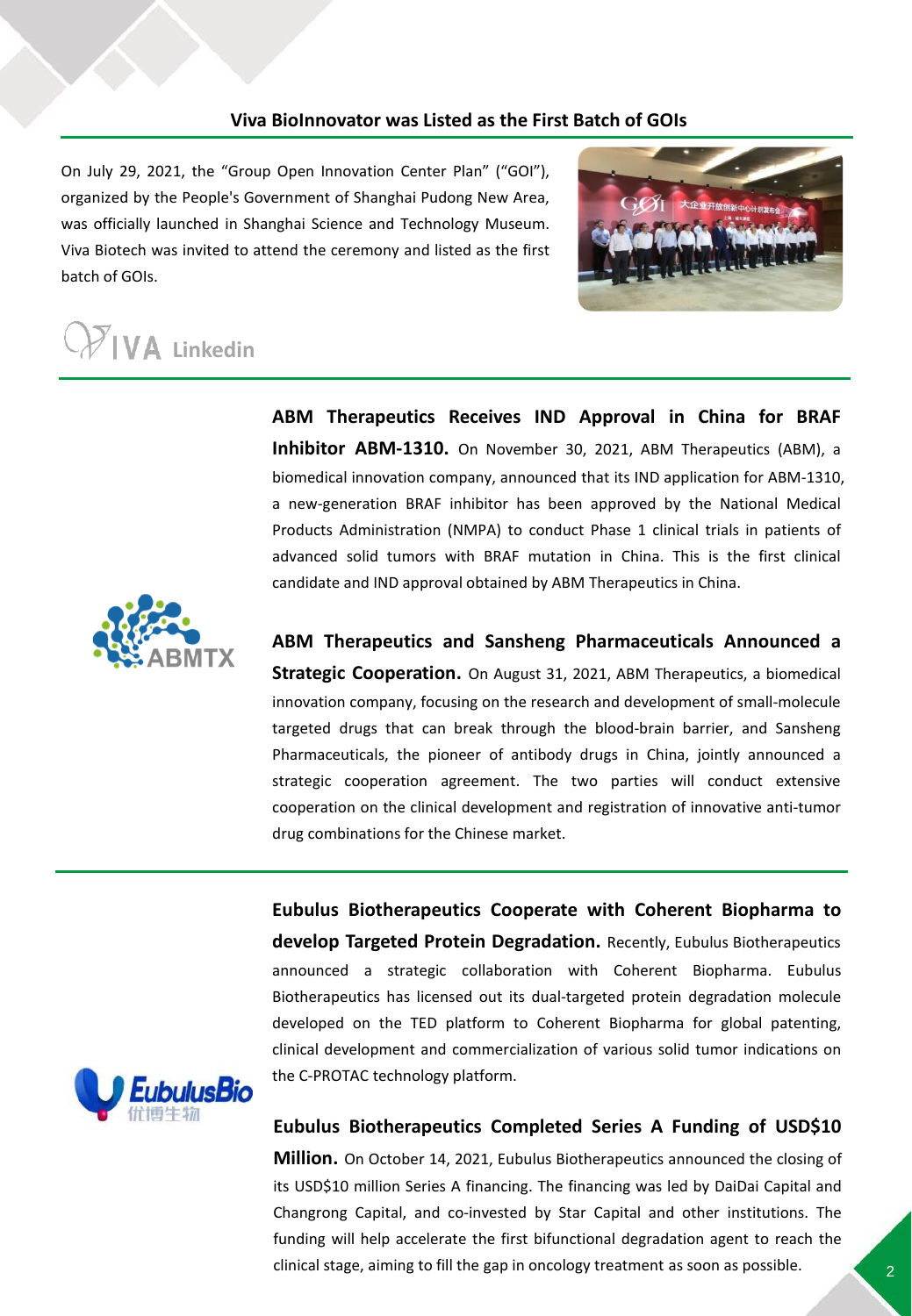

**Deka Biosciences Completed Series A Funding of USD\$20 Million.** On November 16, 2021, Biotech company Deka Biosciences announced the closing of its USD\$20 million Series A financing. This round was led by Leaps by Bayer and Lumira Ventures. Additional investors include O-Bio (Echo Investment Capital), Viva BioInnovator, and Alexandria Venture Investments.



**Fuse Biotherapeutics was Oversubscribed in Seed Financing.** On November 15, 2021, Fuse Biotherapeutics, a company focused on developing next generation immune modulating therapeutics that directs and potentiates both innate and adaptive immunity, announced it has secured an oversubscribed and upsized \$9.5 million Seed round. The round was led by Viva Biotech. Also participating were Sherpa Healthcare Partners, Ivy Venture Group, Sirona Capital, and GC&H Investments. Proceeds from this financing will support the development of Fuse Biotherapeutics' proprietary platform.

**CDE Approved IND application of Genhouse for its SHP2 inhibitor**

**GH21.** On November 11, 2021, Genhouse Bio, a biotech company focusing on development of next-generation small molecule anti-cancer therapeutics, announced today that the Center for Drug Evaluation (CDE) has recently approved IND application for Class I new drug GH21. In addition, the U.S. IND application for GH21 has also been approved by FDA in October.



**Genhouse Bio Announced First Patient First Dose Achieved in Phase**

**I Clinical Trial of GH35.** On September 28, 2021, Genhouse Bio announced that the first patient has completed first dose in phase I clinical trial of GH35 in China. This is a multi-center, open-label phase I clinical trial to evaluate the safety, tolerability and PK profile of GH35 in patients with KRAS mutated late stage solid tumors. And this is the first-in-human clinical trial of Genhouse Bio in China.



**Anji Pharma Completed the enrollment of the participants of the bridging trial in China.** On October 29, 2021, Anji Pharma announced that ANJ900 (delayed-release metformin), an innovative therapy for patients with Type 2 diabetes (T2D) including those with varying stages of renal disease, has completed the enrollment of all the participants of the bridging trial in China.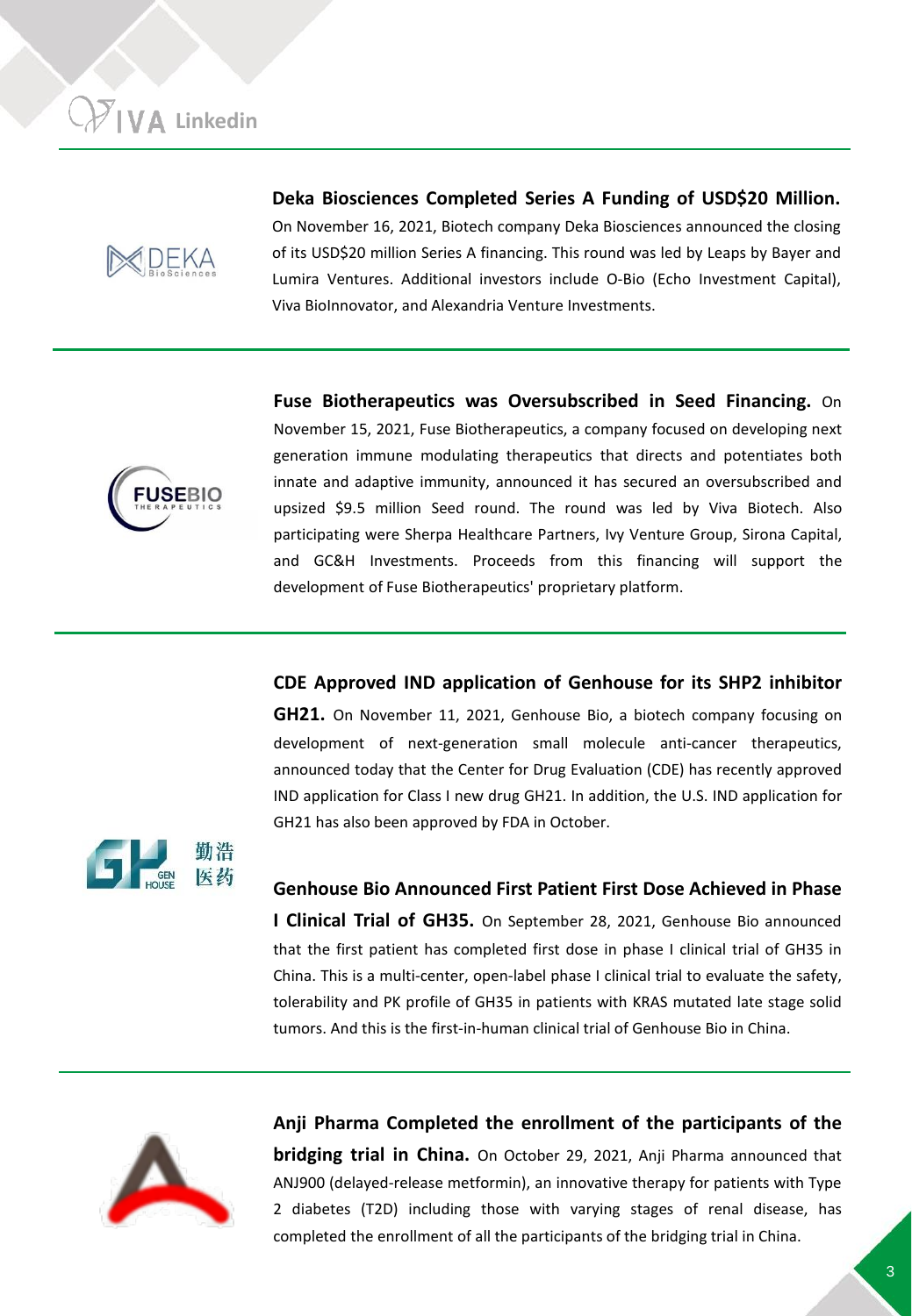**Anji Pharma Completed Series B Financing of USD\$70 Million.** On September 28, 2021, Anji Pharma, an emerging global medicines company, announced the closing of a USD\$70 million Series B financing to continue global trials of its two late-stage clinical programs in metabolic disorders and to incubate multiple newly launched cancer pipeline programs. This round of funding was exclusively invested by CR Capital.



**Anji Pharma's ANJ900 was Approved to Launch Key Phase III Clinical Trials in China.** On July 1, 2021, Anji Pharma announced that ANJ900 (delayed-release metformin), an innovative therapy for patients with Type 2 diabetes (T2D) including those with varying stages of renal disease, has been approved by the China National Drug Administration's Drug Evaluation Center (CDE) recently, to carry out bridge tests and key clinical trials.



**Cybrexa Therapeutics Announces Data Demonstrating Early Signals of Efficacy and Powerful Potential of Antigen-Independent Tumor**

**Targeting.** On October 27, 2021, Cybrexa Therapeutics invested and incubated by Viva Biotech announced favorable early Phase 1 data for its lead therapeutic candidate, CBX-12 (alphalex™-exatecan). The initial data show robust efficacy signals and tolerability in patients with metastatic cancer.

**AR882 of Arthrosi Therapeutics was Approved to Launch Drug Clinical Trial in China.** On October 20, 2021, Arthrosi announced that AR882 capsule has been granted an approval for drug clinical trial from the National Medical Products Administration of the People's Republic of China. AR882 is a globally competitive new uric acid lowering drug and a new generation of uric acid excretion promoters to treat hyperuricemia and gout.



**Arthrosi Therapeutics Received USD\$25 Million Funding from ApicHope Phamaceutical.** On July 28, 2021, Arthrosi Therapeutics, Inc. announced Ruiteng Biologics (Hong Kong) Limited Company, a subsidiary of ApicHope Phamaceutical, will participate in its Series C2 preferred shares financing with its own funds capital of USD\$25 million. Meanwhile, Arthrosi Therapeutics, Inc. announced that it would establish a joint venture with ApicHope Phamaceutical. The joint venture will be responsible for completing the R&D of AR882 and AR035 developed by Arthrosi in China, obtaining marketing approval, and production and sales in China.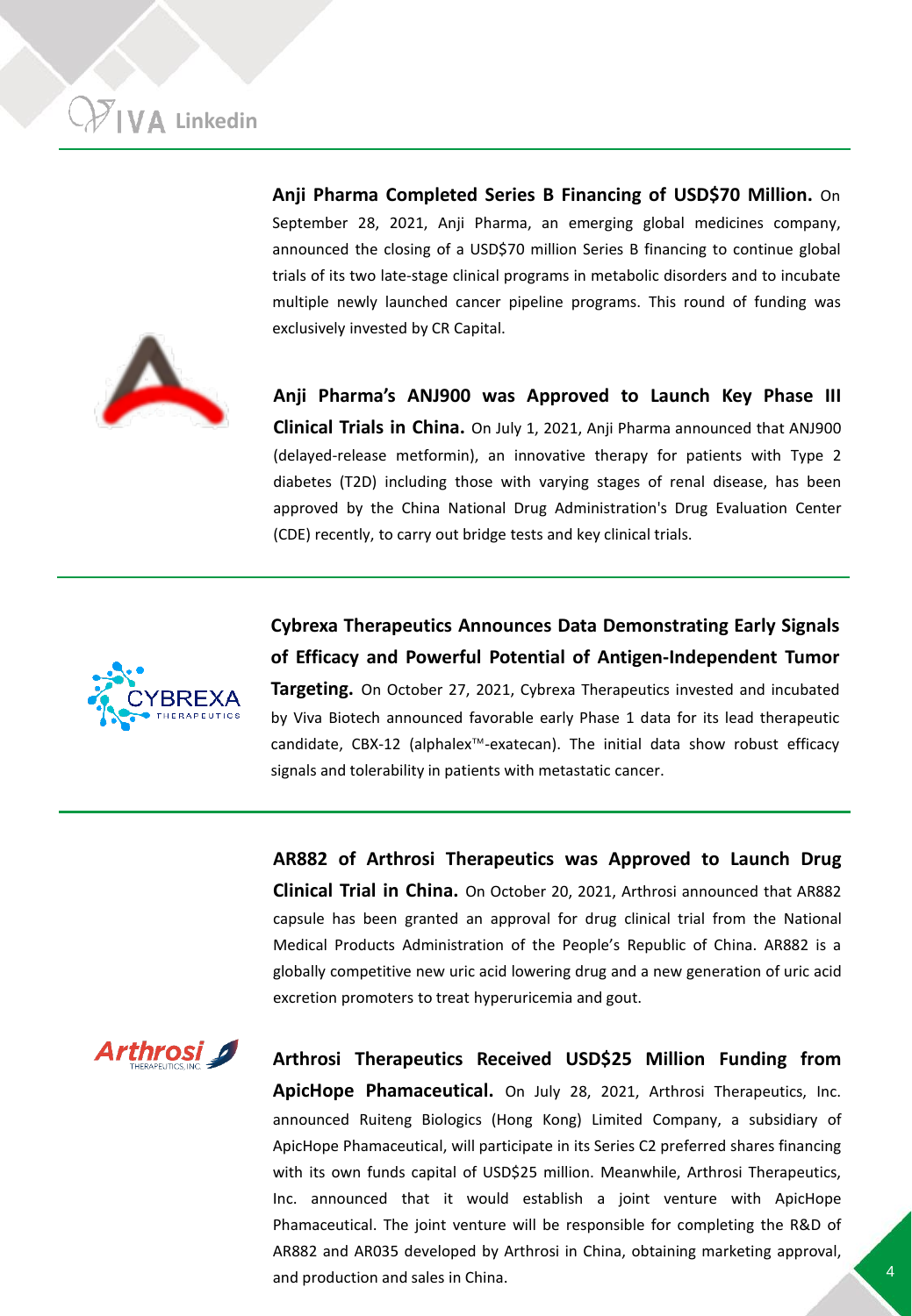

**Iterion Therapeutics Announces Initiation of Phase 1 Clinical Trial to Study Tegavivint in Acute Myeloid Leukemia.** On October 19, 2021, Iterion Therapeutics, Inc., a clinical-stage biotechnology company developing novel cancer therapeutics, announced the initiation of a Phase 1 clinical trial to investigate tegavivint as a potential treatment for acute myeloid leukemia (AML).



**VivaVision Signed a Contract with Lin-Gang Special Area.** On October 13, 2021, Dr. Wang Shen, Chairman and CEO of VivaVision, a company invested and incubated by Viva Biotech, attended the Lin-Gang Special Area Sub Forum & Biopharma Group Signing Ceremony in the International Biopharma Industry Week Shanghai 2021. The contracted projects will be used to expand R&D and promote industrialization.



**IpiNovyx Bio Completed USD\$10 Million Seed Financing to Advance Immunoproteasome Inhibitors Toward.** On October 11, 2021, IpiNovyx Bio, a biopharmaceutical company, announced the closing of a USD\$10 million seed financing round. The financing was led by Viva Biotech, and co-invested by Eli lily, Opaleye Management, Orange Grove Bio and Alexandria Venture Investments. This round of financing will be used to support IpiNovyx Bio's main candidate medicine entering into first-in-human clinical trails, including submission of the company's first investigational new drug (IND) application.



**Triumvira Completed First Patient Dose with Novel T Cell Therapy in TACTIC-2 Clinical Trial.** On September 20, 2021, Triumvira Immunologics announced that the first patient has been dosed with novel T-cell therapy in a clinical trial called TACTIC-2. TAC technology is a potential alternative therapy to CAR-T and TCR-T.



**QureBio and Hengrui Pharmaceuticals Reached a Strategic Cooperation.** On September 17, 2021, QureBio, a biotech company that dedicated to the development of innovative macromolecular biological drugs, entered into a strategic cooperation agreement with Jiangsu Hengrui Pharmaceuticals Co., Ltd. For the clinical treatment of advanced gastric cancer, the two parties will carry out a clinical trial of the combination therapy of Qure's Q-1802 (claudin 18.2/PD-L1 double-antibody) and Hengrui Medicine's Apatinib.